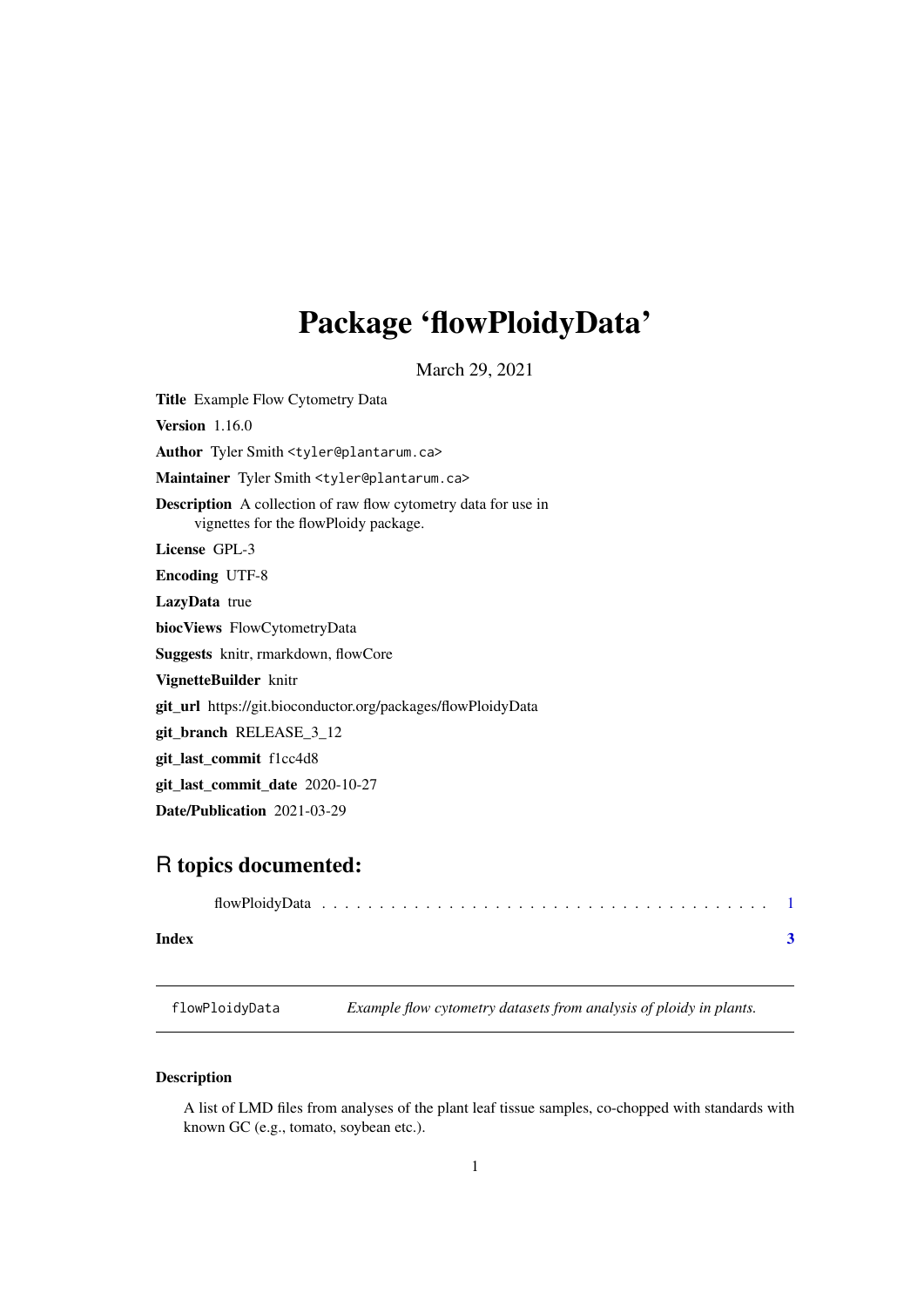#### Usage

```
flowPloidyFiles()
fpBad()
```
fpVac()

#### Format

The function flowPloidyFiles returns a vector of filenames corresponding to the LMD files provided by this package. Individual elements of this vector (e.g., flowPloidyFiles()[1] can be passed to functions that load a single FCS file, such as flowCore::read.FCS. The entire vector can be passed to functions that load multiple files, such as flowPloidy::histBatch.

Each element is named with the filename (without the path), so that you can select an individual filename either by numeric index (i.e., flowPloidyFiles()[7]) or by name (flowPloidyFiles()["248+S.LMD"]). The names aren't meaningful to you, of course! I added them to provide a more robust way to select an individual file, as the order of files may change in package updates.

The individual files named in flowPloidyFiles are LMD files generated by a Beckman-Coulter Gallios flow cytometer. They represent a variety of samples, and some of them are low quality. They are not ideal data sets, but rather represent a range of data quality for assessing the performance of flowPloidy.

fpBad() and fpVac() each return the path to a single LMD file. These are particularly poor quality files that are used in some of the unit tests for flowPloidy. They're probably not useful to regular users.

#### Value

A named character vector of file names, including their full path in the local file system.

#### Examples

```
flowPloidyFiles() ## a character vector of file names
## Read in the first file:
library(flowCore)
fcs <- read.FCS(flowPloidyFiles()[1], dataset = 1,
                         alter.names = TRUE)
```